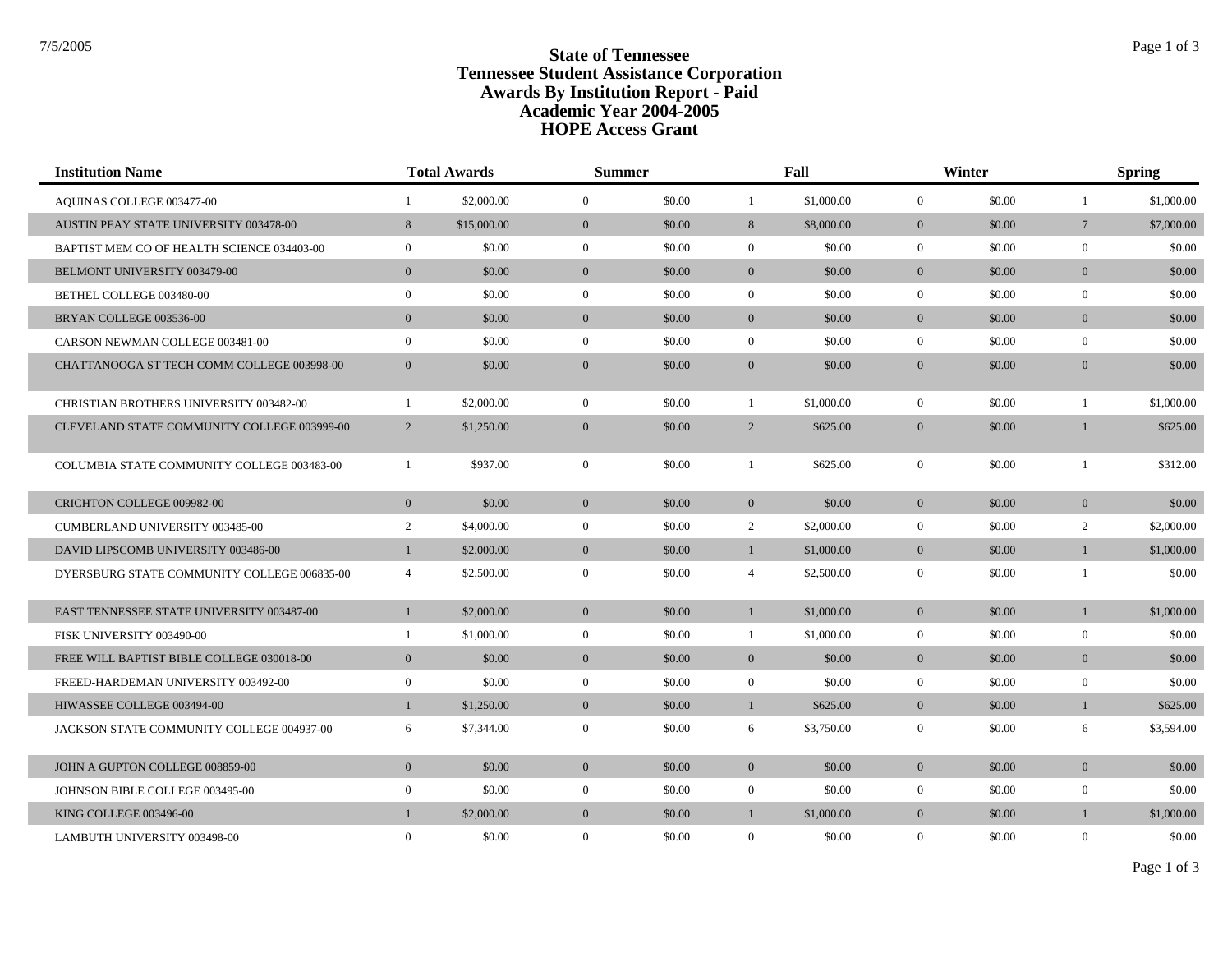Г

## **State of Tennessee** State of Tennessee **Tennessee Student Assistance Corporation Awards By Institution Report - Paid HOPE Access Grant Academic Year 2004-2005**

| <b>Institution Name</b>                             |                 | <b>Total Awards</b> | <b>Summer</b>    |        |                 | Fall       |                | Winter |                | <b>Spring</b> |  |
|-----------------------------------------------------|-----------------|---------------------|------------------|--------|-----------------|------------|----------------|--------|----------------|---------------|--|
| LANE COLLEGE 003499-00                              |                 | \$1,000.00          | $\overline{0}$   | \$0.00 | $\mathbf{1}$    | \$1,000.00 | $\mathbf{0}$   | \$0.00 | $\overline{0}$ | \$0.00        |  |
| LEE UNIVERSITY 003500-00                            | $\overline{0}$  | \$0.00              | $\mathbf{0}$     | \$0.00 | $\mathbf{0}$    | \$0.00     | $\mathbf{0}$   | \$0.00 | $\mathbf{0}$   | \$0.00        |  |
| LEMOYNE-OWEN COLLEGE 003501-00                      |                 | \$2,000.00          | $\mathbf{0}$     | \$0.00 | $\mathbf{1}$    | \$1,000.00 | $\overline{0}$ | \$0.00 | $\mathbf{1}$   | \$1,000.00    |  |
| LINCOLN MEMORIAL UNIVERSITY 003502-00               | $\overline{0}$  | \$0.00              | $\mathbf{0}$     | \$0.00 | $\overline{0}$  | \$0.00     | $\mathbf{0}$   | \$0.00 | $\mathbf{0}$   | \$0.00        |  |
| MARTIN METHODIST COLLEGE 003504-00                  | $\mathbf{1}$    | \$2,000.00          | $\mathbf{0}$     | \$0.00 | $\mathbf{1}$    | \$1,000.00 | $\mathbf{0}$   | \$0.00 | $\mathbf{1}$   | \$1,000.00    |  |
| MARYVILLE COLLEGE 003505-00                         | $\mathbf{1}$    | \$2,000.00          | $\mathbf{0}$     | \$0.00 | 1               | \$1,000.00 | $\overline{0}$ | \$0.00 | $\mathbf{1}$   | \$1,000.00    |  |
| MEMPHIS COLLEGE OF ART 003507-00                    | $\mathbf{0}$    | \$0.00              | $\mathbf{0}$     | \$0.00 | $\overline{0}$  | \$0.00     | $\mathbf{0}$   | \$0.00 | $\overline{0}$ | \$0.00        |  |
| MIDDLE TENNESSEE STATE UNIVERSITY 003510-00         | $7\overline{ }$ | \$9,000.00          | $\boldsymbol{0}$ | \$0.00 | $7\phantom{.0}$ | \$5,000.00 | $\mathbf{0}$   | \$0.00 | $\overline{4}$ | \$4,000.00    |  |
| MILLIGAN COLLEGE 003511-00                          | $\overline{0}$  | \$0.00              | $\mathbf{0}$     | \$0.00 | $\overline{0}$  | \$0.00     | $\overline{0}$ | \$0.00 | $\mathbf{0}$   | \$0.00        |  |
| MOTLOW STATE COMMUNITY COLLEGE 006836-00            | 5               | \$5,625.00          | $\boldsymbol{0}$ | \$0.00 | 5               | \$3,125.00 | $\mathbf{0}$   | \$0.00 | $\overline{4}$ | \$2,500.00    |  |
| NASHVILLE STATE TECH COMMUNITY COLLEGE<br>007534-00 | $\overline{3}$  | \$3,125.00          | $\mathbf{0}$     | \$0.00 | $\mathfrak{Z}$  | \$1,875.00 | $\mathbf{0}$   | \$0.00 | $\overline{2}$ | \$1,250.00    |  |
| NORTHEAST STATE TECH COMM COLLEGE 005378-00         | 5               | \$5,000.00          | $\mathbf{0}$     | \$0.00 | 5               | \$3,125.00 | $\mathbf{0}$   | \$0.00 | 3              | \$1,875.00    |  |
| PELLISSIPPI STATE TECH CMMTY COLLEGE 012693-00      | 8               | \$8,750.00          | $\overline{0}$   | \$0.00 | 8               | \$5,000.00 | $\overline{0}$ | \$0.00 | 6              | \$3,750,00    |  |
| RHODES COLLEGE 003519-00                            | $\mathbf{0}$    | \$0.00              | $\mathbf{0}$     | \$0.00 | $\overline{0}$  | \$0.00     | $\overline{0}$ | \$0.00 | $\mathbf{0}$   | \$0.00        |  |
| ROANE STATE COMMUNITY COLLEGE 009914-00             | 3               | \$3,750.00          | $\mathbf{0}$     | \$0.00 | $\mathfrak{Z}$  | \$1,875.00 | $\overline{0}$ | \$0.00 | $\overline{3}$ | \$1,875.00    |  |
| SOUTH COLLEGE 004938-00                             | $\mathbf{0}$    | \$0.00              | $\boldsymbol{0}$ | \$0.00 | $\overline{0}$  | \$0.00     | $\mathbf{0}$   | \$0.00 | $\mathbf{0}$   | \$0.00        |  |
| SOUTHERN ADVENTIST UNIVERSITY 003518-00             | $\overline{0}$  | \$0.00              | $\overline{0}$   | \$0.00 | $\overline{0}$  | \$0.00     | $\overline{0}$ | \$0.00 | $\overline{0}$ | \$0.00        |  |
| SOUTHWEST TN COMMUNITY COLLEGE 010439-00            | $\mathbf{0}$    | \$0.00              | $\boldsymbol{0}$ | \$0.00 | $\overline{0}$  | \$0.00     | $\mathbf{0}$   | \$0.00 | $\mathbf{0}$   | \$0.00        |  |
| TENNESSEE STATE UNIVERSITY 003522-00                | $7\overline{ }$ | \$11,000.00         | $\mathbf{0}$     | \$0.00 | 6               | \$6,000.00 | $\overline{0}$ | \$0.00 | 5 <sup>5</sup> | \$5,000.00    |  |
| TENNESSEE TECH UNIVERSITY 003523-00                 | $\overline{2}$  | \$2,000.00          | $\mathbf{0}$     | \$0.00 | 2               | \$1,000.00 | $\mathbf{0}$   | \$0.00 | $\mathbf{1}$   | \$1,000.00    |  |
| TENNESSEE WESLEYAN COLLEGE 003525-00                | $\mathbf{1}$    | \$1,000.00          | $\mathbf{0}$     | \$0.00 | $\mathbf{1}$    | \$1,000.00 | $\overline{0}$ | \$0.00 | $\overline{0}$ | \$0.00        |  |
| TREVECCA NAZARENE UNIVERSITY 003526-00              | $\mathbf{0}$    | \$0.00              | $\mathbf{0}$     | \$0.00 | $\overline{0}$  | \$0.00     | $\mathbf{0}$   | \$0.00 | $\mathbf{0}$   | \$0.00        |  |
| TUSCULUM COLLEGE 003527-00                          | $\overline{0}$  | \$0.00              | $\overline{0}$   | \$0.00 | $\overline{0}$  | \$0.00     | $\mathbf{0}$   | \$0.00 | $\overline{0}$ | \$0.00        |  |
| UN OF TN, CHATTANOOGA 003529-00                     | 8               | \$16,000.00         | $\mathbf{0}$     | \$0.00 | 8               | \$8,000.00 | $\overline{0}$ | \$0.00 | 8              | \$8,000.00    |  |